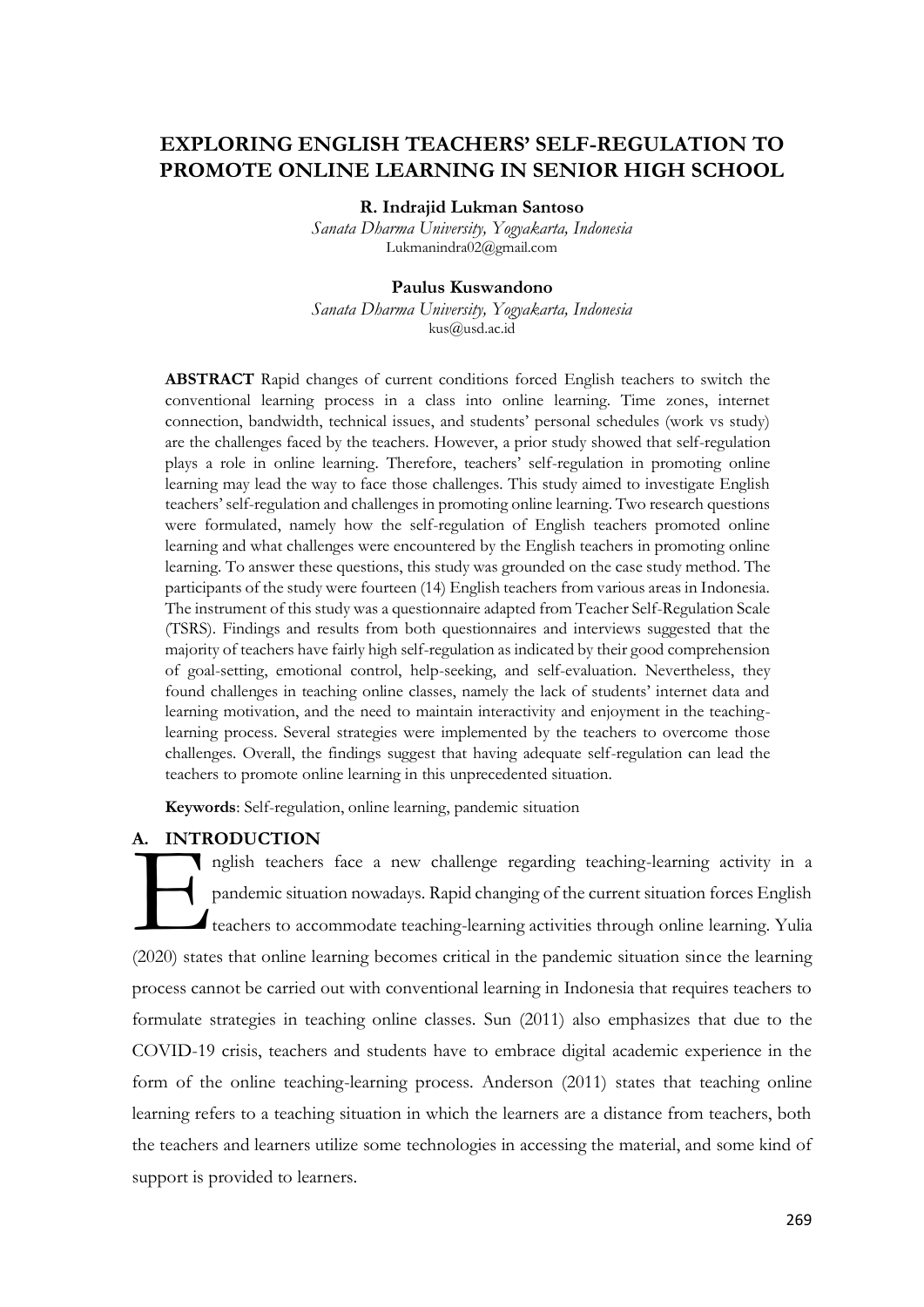Moreover, teaching online learning also requires the teachers to formulate creative and innovative materials using technology such as forums, video conferencing software, podcasts, videos, social media, mobile applications, video chats, PDF documents, and more. Morgan (2008) also explains that the implementation of technology by the teachers can empower the English learners in learning the language. Based on the insight above, online learning provides learners to learn more flexibly. It also appears that online learning facilitates the freedom of learners' learning. However, teaching English online brings a new challenge for an English teacher considering their goals to cover four English skills, namely reading, listening, speaking, and writing.

Furthermore, English teachers also deal with a challenge in performing synchronous learning. Sun (2011) argues that the problem of an online class is about gathering the students. Moreover, teaching and formal lecturers also get distracted by time zones, internet connection, bandwidth, technical issues, and students' schedules (work vs study). Those challenges emerge due to the need of performing teaching online classes. The current condition also weakens the teaching-learning process, as online learning has to be supported by good and qualified information technology infrastructure support (Azmi & Rukun, 2020). The provided reviews reveal that the role of teachers is critical in overcoming those challenges.

One of the ways to cope with those online learning challenges is to comprehend the self regulation as suggested by some prior studies. Teachers should start to understand selfregulation regarding the relation between online learning and self-regulation. Prior research argued that self-regulation is related to self-motivation in online learning (Dabbagh & Kitsantas, 2004; Hartley & Bendixen, 2001). It appears that self-regulation plays a significant factor in online learning. Another empirical study has indicated that implementing various strategies in online learning can foster self-regulated learning and structuring of the online learning environment is the main component of driving successful self-regulation (Barnard-brak, Lan, & Paton, 2010). Moreover, one of the keys to academic success in online learning is effectual self-regulation (Dabbagh & Kitsantas, 2004; Whipp, Chiarelli, & Whipp 2004). Furthermore, self-regulation can also facilitate teachers in comprehending the students' needs and learning experiences, enriching the teaching and learning strategies and, emulating for the students (Paris & Winograd, 2003).

Therefore, teachers must comprehend the importance of self-regulation in teaching online. Managing the teaching-learning process is started from comprehending self-regulation in teaching. Nevertheless, a prior study from Van Eekelen, Boshuizen, & Vermunt, (2005) demonstrates that teachers mostly focus on teaching self-regulation to students rather than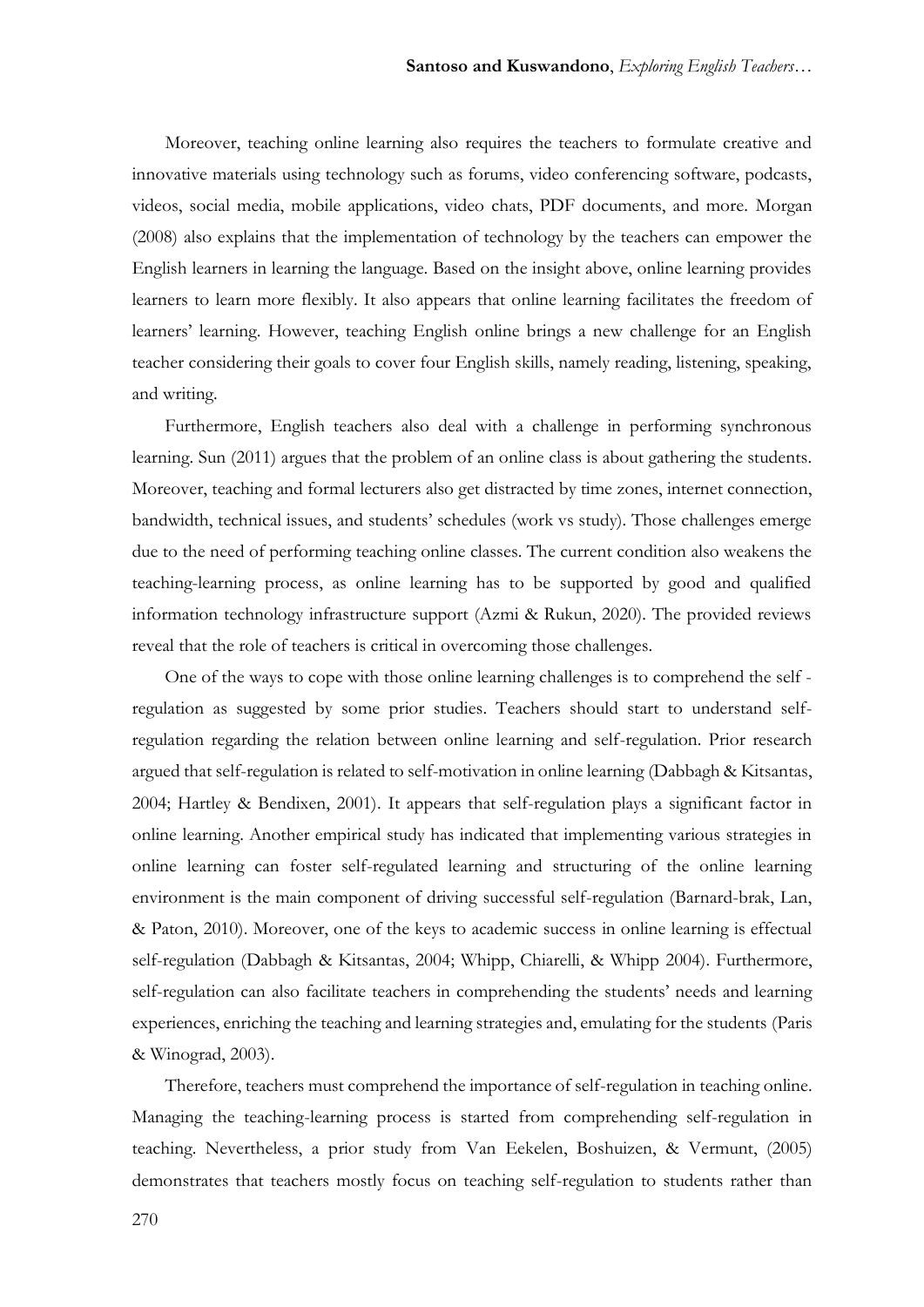learning their own self-regulation. Although previous research studies have demonstrated the importance of self-regulation on the teaching-learning process in an online learning environment, those studies have not identified the comprehensive challenges of self-regulation implementation in students' online learning as well as the means of promoting online learning. Hence, this study was carried out by focusing on teacher-self regulation in accommodating online learning specifically in the current pandemic era. In the light of the above reviews, it is evident that research needs to be conducted to explore the teachers' self-regulation to promote online learning and reveal the challenges. Hence, two research questions were formulated, as follows:

- 1. How was the English teachers' self-regulation promoted in online learning?
- 2. What were the challenges encountered by English teachers in promoting online learning?

## **B. REVIEW OF LITERATURE**

## **Self-regulation**

Self-regulation continues to be a significant issue to optimize students' learning. According to Long (1994), self-regulation is "psychological processes that are purposely and consciously controlled, or directed, for the purpose of gaining knowledge and understanding, solving problems, and developing or strengthening a skill" (p.14). Self-regulation deals with the ability to plan, monitor, and evaluate their learning by considering metacognitive skills. Zimmerman (1989) states that "self-regulated learners refer to the metacognitive, motivated, and behavioral participants of their learning process" (p. 329). Furthermore, being self-regulated also leads learners to be autonomous in learning. They can control their own learning, select the best learning strategies, and motivate themselves without relying on teachers or other external factors (Chien, 2019). Besides, self-regulation is a multi-component process that is based on Zimmermann's' cyclical model of self-regulation (Zimmerman, 1989; 2000). Moreover, the cyclical model is based on a view of self-regulation as the relationship between personal, behavioral, and environmental processes (Zimmerman, 1989).

The model deals with three cyclical phases: forethought, performance control, and selfreflection (Zimmerman, 1989; 2000; 2002). Each phase is described by four elements of selfregulation, namely cognition, motivation, behavior, and context. In the first phase, forethought deals with influential factors and beliefs in actual learning. It is characterized by goal setting and strategic planning, self-efficacy, and awareness of task and context. The preparation of achieving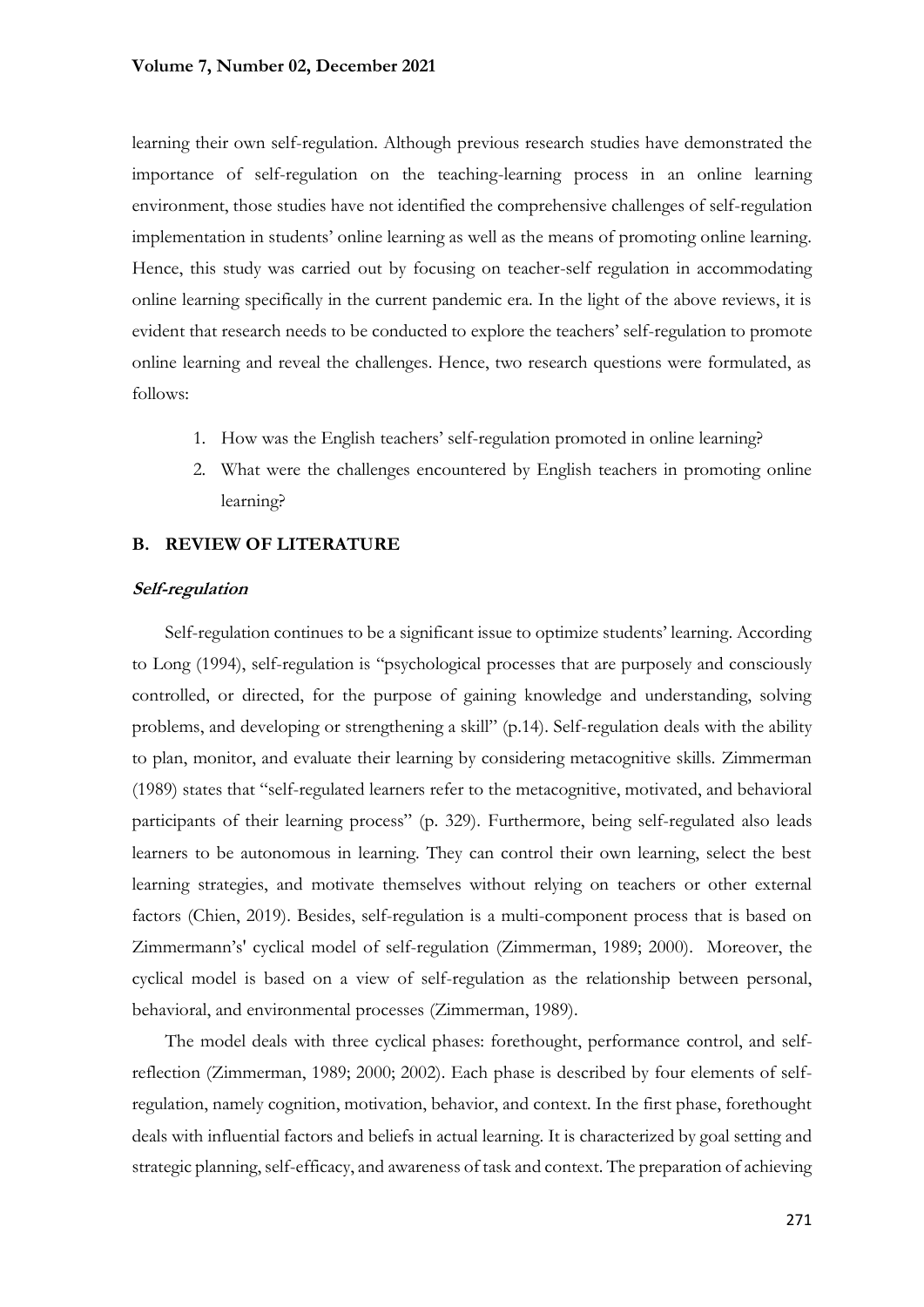the goals is the main context of forethought. Then, performance control focuses on self-control, self-monitor, and self-observation formulated to improve the learning performance. Comprehending metacognitive awareness and adapting cognitive and metacognitive strategies are areas of performance control. Then, the self-reflection phase refers to processes that occur after the learning activities. For instance, metacognitive self-evaluation and affective and motivational reactions to one's self-regulatory activities.

Figure 1. Phases and Subprocesses of Self-Regulation.

Source: Zimmerman (2002, p. 67)



Thus, self-regulation is defined by someone's ability to monitor, check and evaluate the dimension of their cognition, motivation, and behavior (metacognition) which leads to autonomous learning (Pintrich, 2004). Zimmerman (1989) further defines self-regulation as a multicomponent process comprising the cyclical model of the interrelation between personal, behavioral, and environmental processes. The next section demonstrates fully comprehending notions and ideas of teachers' self-regulation as the focus of this study.

## **Teachers' self-regulation**

An area of teachers' self-regulation is often excluded from studies. Many studies are mainly focused on students' self-regulation without sufficiently demonstrating the importance of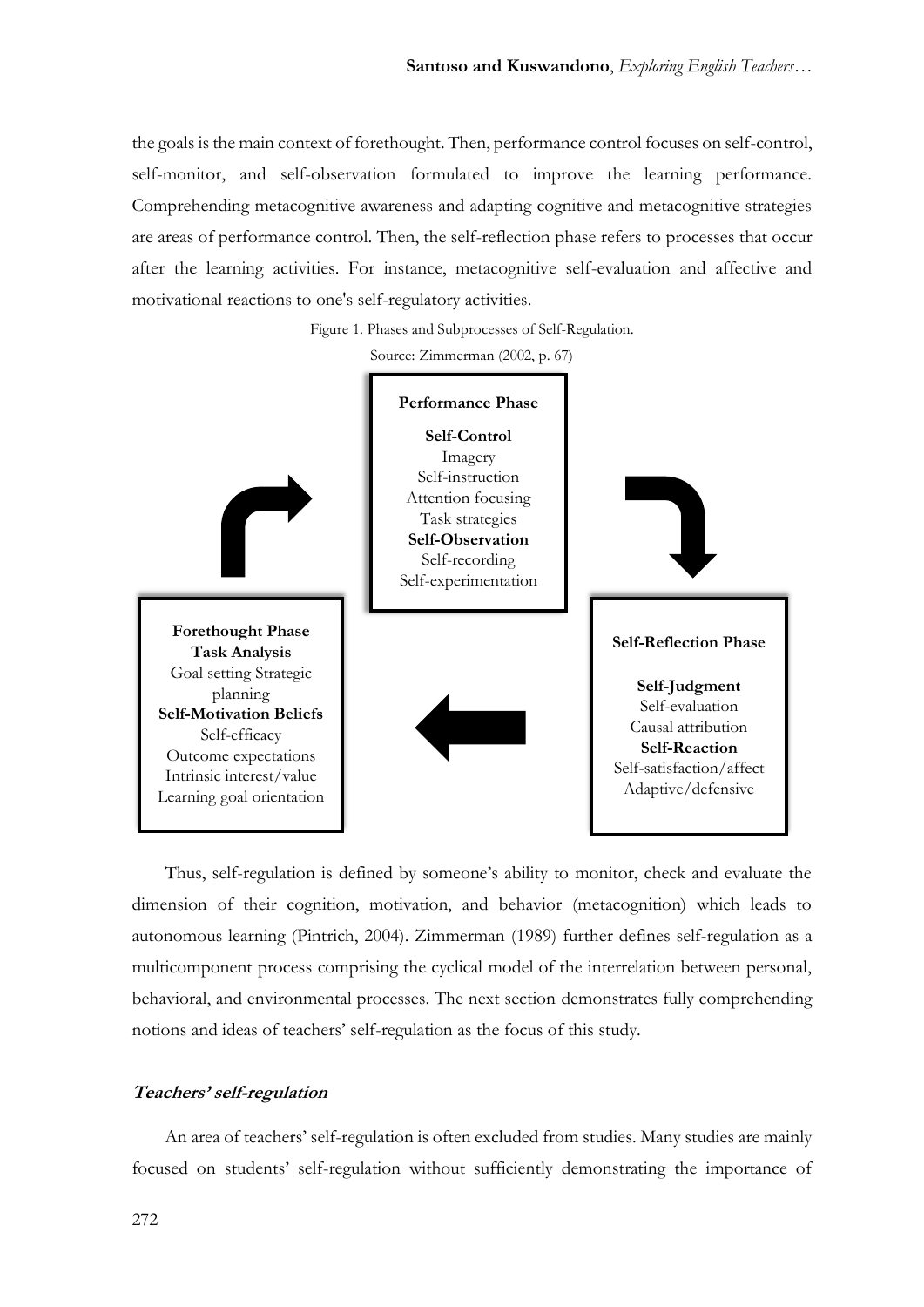teachers' self-regulation. Paris & Winograd (2003) emphasize that teachers should comprehend and implement the concept of self-regulation thoroughly. Randi (2004) also underlines that the importance of teachers' self-regulation is the ability to effectively perform their practice noting that, teachers' roles have changed through professional improvement which required them to be effective learners, not only active workers. Moreover, self-regulated teachers refer to proactive agents who encourage some educational beliefs, build appropriate instructional practices accordingly, and manage the teaching area of an environment as well as conditions proactively (Butler, 2003; Manning & Payne, 1993; Randi, 2004). Teachers' self-regulation becomes a prominent aspect in promoting learning. According to Perry, Hutchinson, Thauberger (2008), self-regulated teachers can learn to apply some significant teaching strategies and skills needed for encouraging students to self-regulated learning in the learning process, through targeted mentorship focused on goals, as well as continuity between practice and tasks.

Furthermore, teachers also build goals for teaching and learning, plan activities, execute strategies based on goals, control and evaluate the learning results, and revise and improve the approach when needed (Butler, Laushcer, Jarvis-Selinger, & Beckingham 2004; Van Eekelen et al., 2005). Those processes are called metacognitive processes that self-regulated teachers should focus on (Manning & Payne, 1993). In the light of the provided reviews, self-regulated teachers should switch roles from active workers to effective learners that aimed to promote the teaching-learning process through metacognitive processes (planning, monitoring, evaluating). In relation to self-regulated learning and teaching, self-regulation plays a role in accommodating teaching-learning activities through online learning. Self-regulated learning is one of the significant aspects of determining learners' success in the online learning area (Dabbagh & Kitsantas, 2004). Moreover, students' self-regulated learning is a significant factor in successful learning experiences regarding technology-mediated learning areas (Artino, 2008; Greene & Azevedo, 2009). It contains the meaning that teachers' self-regulation has the idea to support the online teaching-learning process. Further discussion of online learning is discussed in the next section.

## **Online learning**

There are some definitions of online learning. Yet, in simple terms, online learning can be defined as a learning process via the use of the internet and technology to accommodate the distance of learning (Moore, Deane, & Galyen, 2011). Likewise, online learning can also be defined as a tool that can provide the teaching-learning process more student-centered, more innovative, and even more flexible (Dhawan, 2020). Cojariu, Lazar, Nedeff, and Lazaar (2014)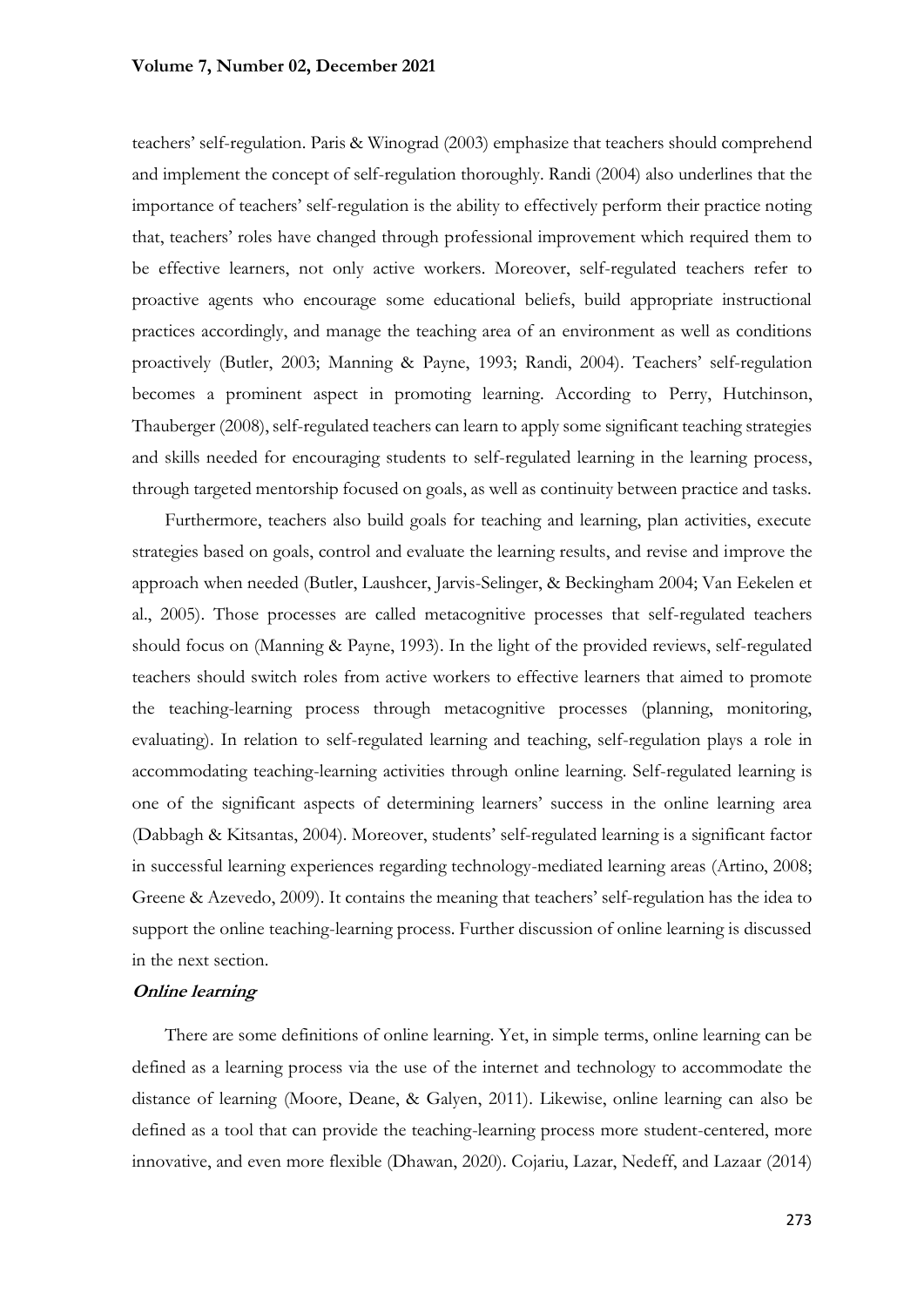argue that the flexibility of access is the prominent aspect of online learning which accommodates learners to learn from anywhere and at any time with the use of devices connected to an internet network. Both the learners and teachers might be benefited due to time and space from online learning. Furthermore, online learning is classified into asynchronous and synchronous. Anderson and Elloumi (2004) explain that "in asynchronous online learning, students can access the online materials at any time, while synchronous online learning allows for real-time interaction between students and the instructor" (p. 5).

The distinction between both types affects the teaching-learning process. Teachers can either implement asynchronous or synchronous learning based on the learning needs. Besides, teachers can do the learning process anytime and from anywhere which has an advantage in achieving the learning goals. Furthermore, Anderson and Elloumi (2004) assert that the learners can get the updated materials with ease and teachers can assess the learners' needs and current level of expertise regarding formulating a focused learning material. The need for online learning becomes critical as pandemic or coronavirus reshapes the learning system around the globe including Indonesia.

The pandemic situation considerably influences the education system in Indonesia when conventional learning starts to be left behind and is switched to online learning considering the variety of strategies from teachers (Yulia, 2020). Furthermore, undergoing online learning requires fine and qualified information technology infrastructure support (Azmi & Rukun, 2020). Another study also highlights that the pandemic of coronavirus shifts the interaction of teachers and students in and outside the classroom to distance learning which leads to positive and negative impacts. The situation is still in line with the learning in industrial revolution 4.0 and community 5.0 that is promoted by the Indonesian government (Abidah, Hidaayatullaah, Simamora, Fehabutar, & Mutakinati, 2020). Based on the shift of the learning model in the pandemic era and the reviewed studies, further research on online learning is needed to scrutinize the impact of teachers' self-regulation on online learning for Indonesian students.

## **C. METHOD**

#### **Research design**

A case study is employed in this study to comprehend and explain the phenomena of teachers' self-regulation towards online learning. This is holistic research that allows the researcher to collect rich data from numerous sources to obtain a deeper comprehension of individual respondents, including their opinions, perspectives, and attitudes (Gall, Gall, & Borg, 2007). Moreover, the implementation of a case study as the research methodology is to assist in the exploration of a phenomenon within some particular context through various data sources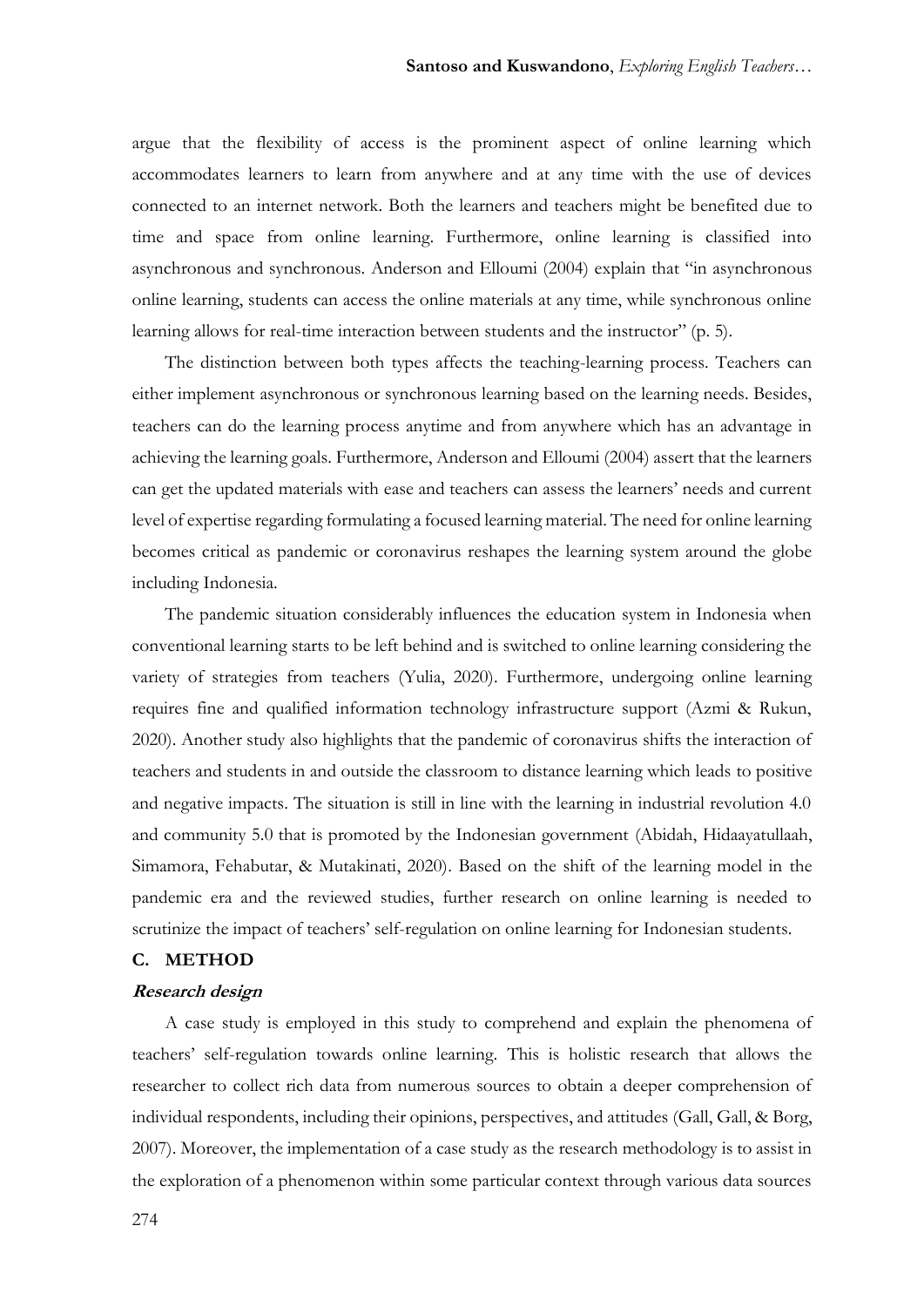as well as to reveal multiple comprehending of the specific phenomenon (Baxter & Jack, 2008). Thus, case study research grants the researcher in-depth analysis of teachers' self-regulation in promoting online learning and the challenges faced by the teachers.

## **Data Collection**

Case study research provides the use of multiple data sources including quantitative survey data that accommodate obtaining a holistic comprehension of the phenomenon being studied (Yin, 2003). Accordingly, this study adopted a close and open-ended questionnaire and interview to collect comprehensive data. The model of the questionnaire was adapted from Teacher Self-Regulation Scale (TSRS) and was based on (Aydin, Sungur, Uzuntiryaki, 2009, p. 345). Furthermore, this study takes four out of nine dimensions of the TSRS scale, namely goal setting, emotional control, self-evaluation, and help-seeking. Those dimensions cover 16 closeended questions in a 3-point Likert-scale questionnaire, i.e., Disagree, Undecided, and Agree to measure the agreement views and later on supported by three open-ended questions.

Moreover, open-ended questions are also provided in the questionnaire comprising three elements of online learning (experiences, difficulties, curriculum integration). The questionnaire was formulated in the form of *Google Forms* regarding the current condition. The participants of this study were fourteen (14) English teachers from various areas. They have experience teaching English for about 2 years until 4 years. More comprehensive data were collected from interviews related to teachers' self-regulation in promoting online learning. The questions were mostly adapted from Marek, Chew, and Wu (2021) by concerning three elements of online learning.

#### **Data Analysis**

The data generated from the questionnaire were analyzed descriptively focusing on finding the percentages of the teachers' answers. The data were analyzed quantitatively, using frequencies, percentages, averages, or other statistical analyses despite it being a qualitative study. Then, the data from the interview was analyzed based on three dimensions which are teacher experiences, curriculum integration, and difficulties. Both questionnaire and interview data were further scrutinized to acquire the full interpretation of teachers' self-regulation to promote online learning as well as the challenges in teaching online classes.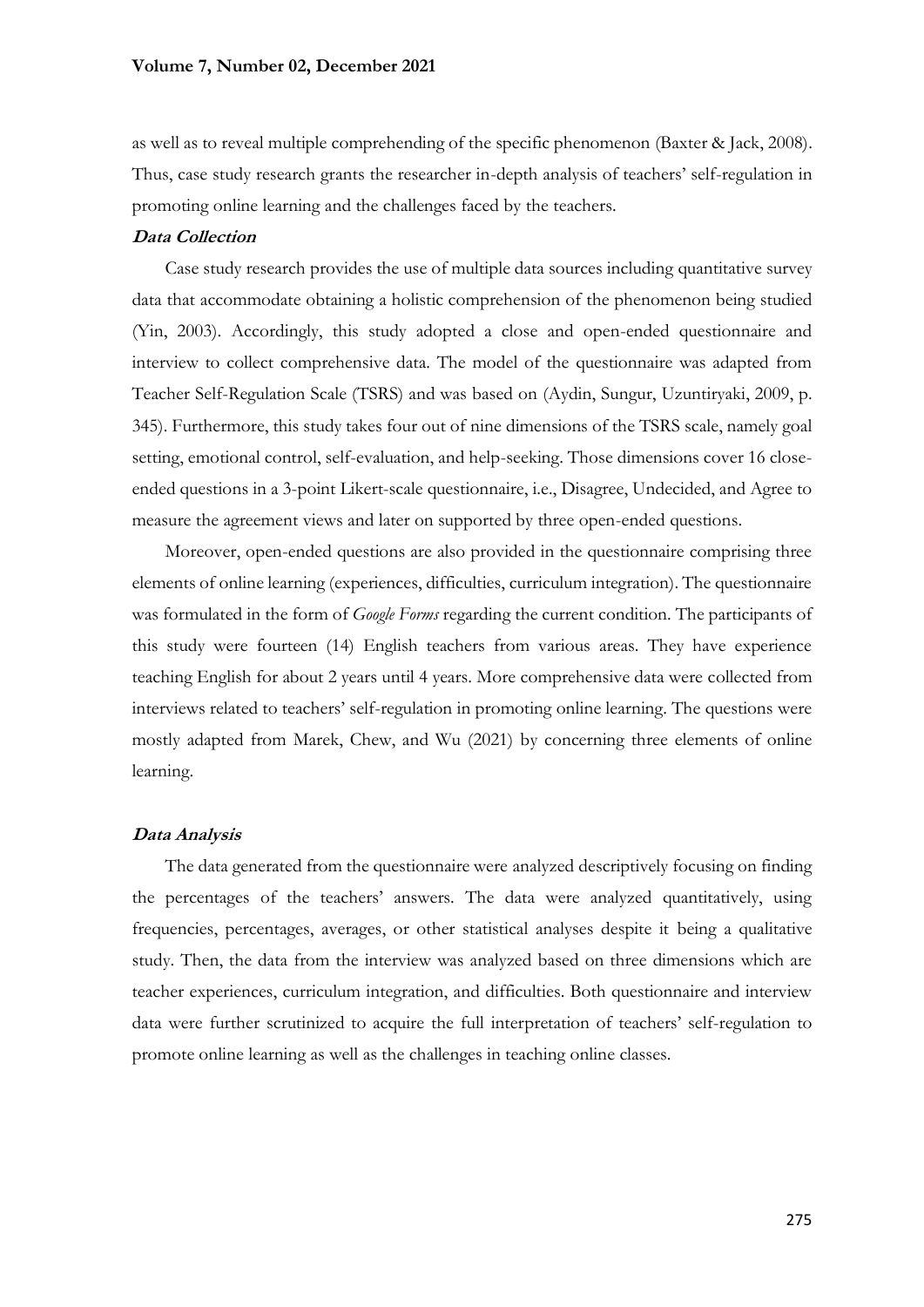#### **D. FINDINGS AND DISCUSSION**

This section discusses and analyzes the data findings of the questionnaire and interview. Sixteen statements were addressed to ask English teachers about their self-regulation. The statements on self-regulation are grouped into four dimensions of the TSRS scale, namely goal setting, emotional control, self-evaluation, and help-seeking in close-ended questions.

Moreover, the question for open-ended questions focused on three elements of teaching online learning, comprising teachers' experiences, difficulties, and curriculum integration in a school. The English teachers' responses to sixteen (16) statements about goal setting, emotional control, self-evaluation, and help-seeking are indicated in figure 2 and Table 1.



Figure 2. The responses of English teachers' self-regulation to sixteen statements about goal setting, emotional control, self-evaluation, and help-seeking

Figure 2 generally indicated all responses of English teachers to four dimensions of teachers' self-regulation. The English teacher's responses were classified into three, i.e., the highest, moderate, and the lowest agreement to the statements. The highest responses were indicated in five statements, namely SR2, SR3, SR6, SR9, and SR15 with twelve English teachers answering: "agree". The response in SR2 admitted that they could identify the intended goals in preparing to teach online classes. Followed by the statement in SR3, they prepared the best instructional strategy for the topic before class. The statements were the component of goal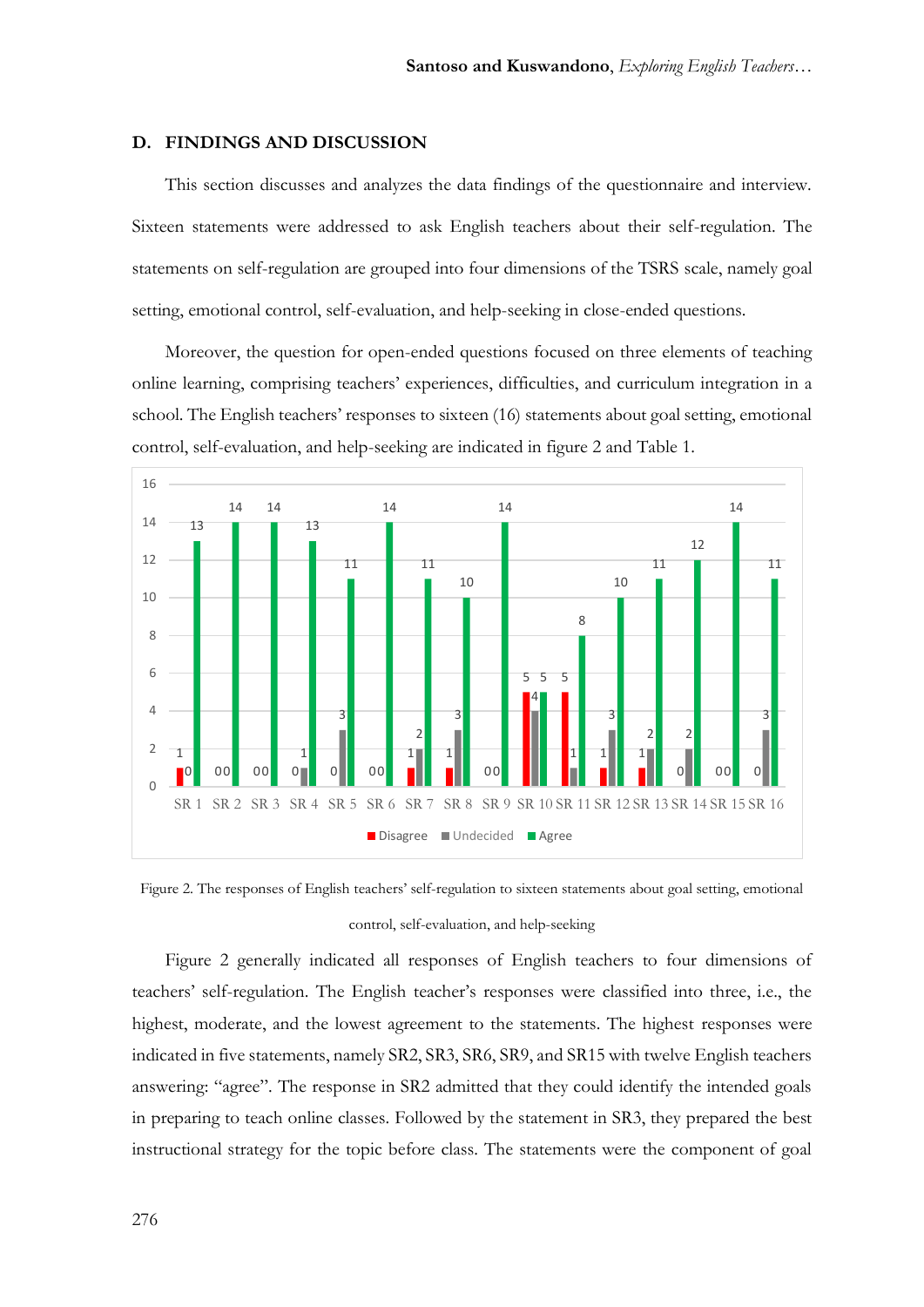setting in teachers' self-regulation regarding goal setting, emotional control, self-evaluation, and help-seeking.

| $\mathbf{N}\mathbf{o}$  | <b>Statements</b>                                                                                                      | Disagree       | Undecided               | Agree |
|-------------------------|------------------------------------------------------------------------------------------------------------------------|----------------|-------------------------|-------|
|                         | <b>Goal Setting</b>                                                                                                    |                |                         |       |
| SR1                     | I prepare classes to be aligned with the curriculum in the<br>teaching online classes                                  | $\mathbf{1}$   | $\Omega$                | 13    |
| $\overline{\text{SR2}}$ | I identify goals to be achieved by students while preparing to<br>teach online classes                                 | $\theta$       | $\Omega$                | 14    |
| SR <sub>3</sub>         | I decide on the instructional strategy appropriate for the topic<br>while preparing to teach online classes            | $\Omega$       | $\Omega$                | 14    |
| SR4                     | I plan the assessment before conducting teaching online<br>classes                                                     | $\Omega$       | $\mathbf{1}$            | 13    |
| SR <sub>5</sub>         | I take students' needs into account while preparing to teach<br>online classes                                         | $\theta$       | $\overline{3}$          | 11    |
|                         | Help-Seeking                                                                                                           |                |                         |       |
| SR <sub>6</sub>         | I ask for help from my colleagues when I encounter problems<br>that I cannot solve in teaching online classes          | $\overline{0}$ | $\Omega$                | 14    |
| $\overline{\text{SR}7}$ | I discuss my positive and negative experiences with my<br>colleagues after teaching online classes                     | $\mathbf{1}$   | $\overline{2}$          | 11    |
| SR8                     | I get help from my colleagues while preparing to teach online<br>classes                                               | $\mathbf{1}$   | 3                       | 10    |
|                         | <b>Emotional Control</b>                                                                                               |                |                         |       |
| SR9                     | I first try to calm down when a problem occurs in teaching<br>online classes                                           | $\Omega$       | $\Omega$                | 14    |
| <b>SR10</b>             | I get upset when I am negatively evaluated in my profession                                                            | 5              | $\overline{4}$          | 5     |
| <b>SR11</b>             | I don't feel panic when a problem occurs during teaching<br>online classes                                             | 5              | $\mathbf{1}$            | 8     |
| <b>SR12</b>             | I try to think positively when I feel bad in a particular<br>situation                                                 | $\mathbf{1}$   | $\overline{\mathbf{3}}$ | 10    |
| <b>SR13</b>             | I have an emotional strategy (e.g., taking a deep breath) in<br>dealing with the challenges of teaching online classes | $\mathbf{1}$   | $\overline{2}$          | 11    |
|                         | Self-Evaluation                                                                                                        |                |                         |       |
| <b>SR14</b>             | I try to determine whether I met my goals in teaching online<br>classes                                                | $\overline{0}$ | $\overline{2}$          | 12    |
| <b>SR15</b>             | I compare my performance against previous years while<br>evaluating myself at the end of the learning process          | $\overline{0}$ | $\Omega$                | 14    |
| SR16                    | I use students' feedback to improve my online teaching                                                                 | $\overline{0}$ | $\overline{3}$          | 11    |

Fourteen teachers also agreed in the SR6 statement concerning the help-seeking dimension that they asked for help from their colleagues when they encountered problems in teaching online classes. Statement in SR9 indicated that they tried to calm down in dealing with the problem in teaching online classes. Moreover, the statement in SR9 was part of the emotionalcontrol dimension. The statement in SR15 that focused on self-evaluation showed that they compared their performances against previous years while evaluating themselves at the end of the learning process. Those statements represented the highest response in each dimension of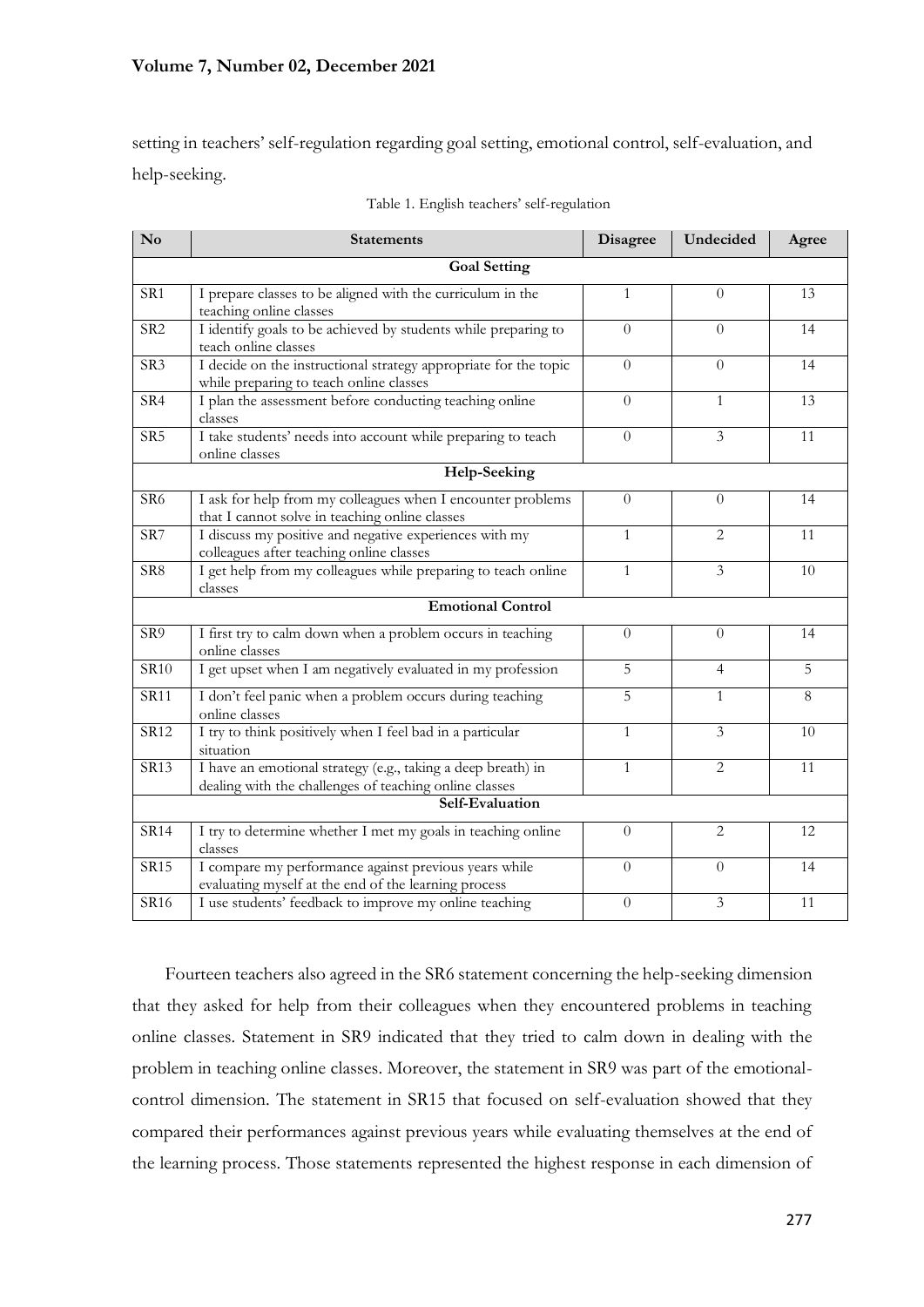teachers' self-regulation with the goal-setting dimension, demonstrated by the two highest responses among four dimensions.

Slightly below the highest responses were thirteen teachers who agreed to SR1 and SR4. Statement in SR1 implied that they prepared classes by aligning with the curriculum in the teaching online classes. SR4 stated that they planned the assessment before conducting teaching online classes. The responses of twelve teachers were shown in the SR14 statement that they tried to determine whether they met their goals in teaching online classes, and in SR7 with eleven teachers that they discussed their positive and negative experiences with their colleagues after teaching online classes.

The response of ten teachers was found in statement SR8 and eleven teachers were in statement SR5, SR13, SR16. Statements in SR5 and SR8 indicated that they took students' needs into account while preparing to teach online classes and they got help from their colleagues too. As stated by Adebo (2018), the prominent point of successful application of online teaching and learning is taking students' characteristics into account. It can be inferred that students' need is a critical factor in dealing with online teaching and learning. Furthermore, SR13 stated that they had an emotional strategy (e.g., taking a deep breath) in dealing with the challenges of teaching online classes, and responses in SR16 admitted that they used students' feedback to improve their online teaching.

Slightly more than half of the participants showed moderate responses to SR 11 and SR 12. The moderate responses were indicated in SR 11 with eight participants who observed that they did not feel panic when a problem occurred during teaching online classes and SR12 with ten participants showed that they tried to think positively when they felt bad in a particular situation. The lowest response that was answered by five teachers was indicated in the SR10 statement that they got upset when they were negatively evaluated in their profession.

Based on the presented data, the goal-setting dimension is the highest dimension of teachers' self-regulation among four other dimensions. The majority of teachers prepared their teachings' materials, methods, goals, assessments, and strategies competently regarding the curriculum in online learning. The findings displayed the readiness of teachers in facing a new teaching system that is aligned with the prior study. Marek et al (2021) in their research argue that distance teaching or learning requires extensive planning as it is the prominent factor to indicate the teacher's readiness to face online learning.

Help-seeking and self-evaluation dimensions also display that the teachers can overcome their challenges by seeking help and discussing their strengths and weaknesses in teaching online classes with their colleagues. Nevertheless, the beginning of teaching online classes is the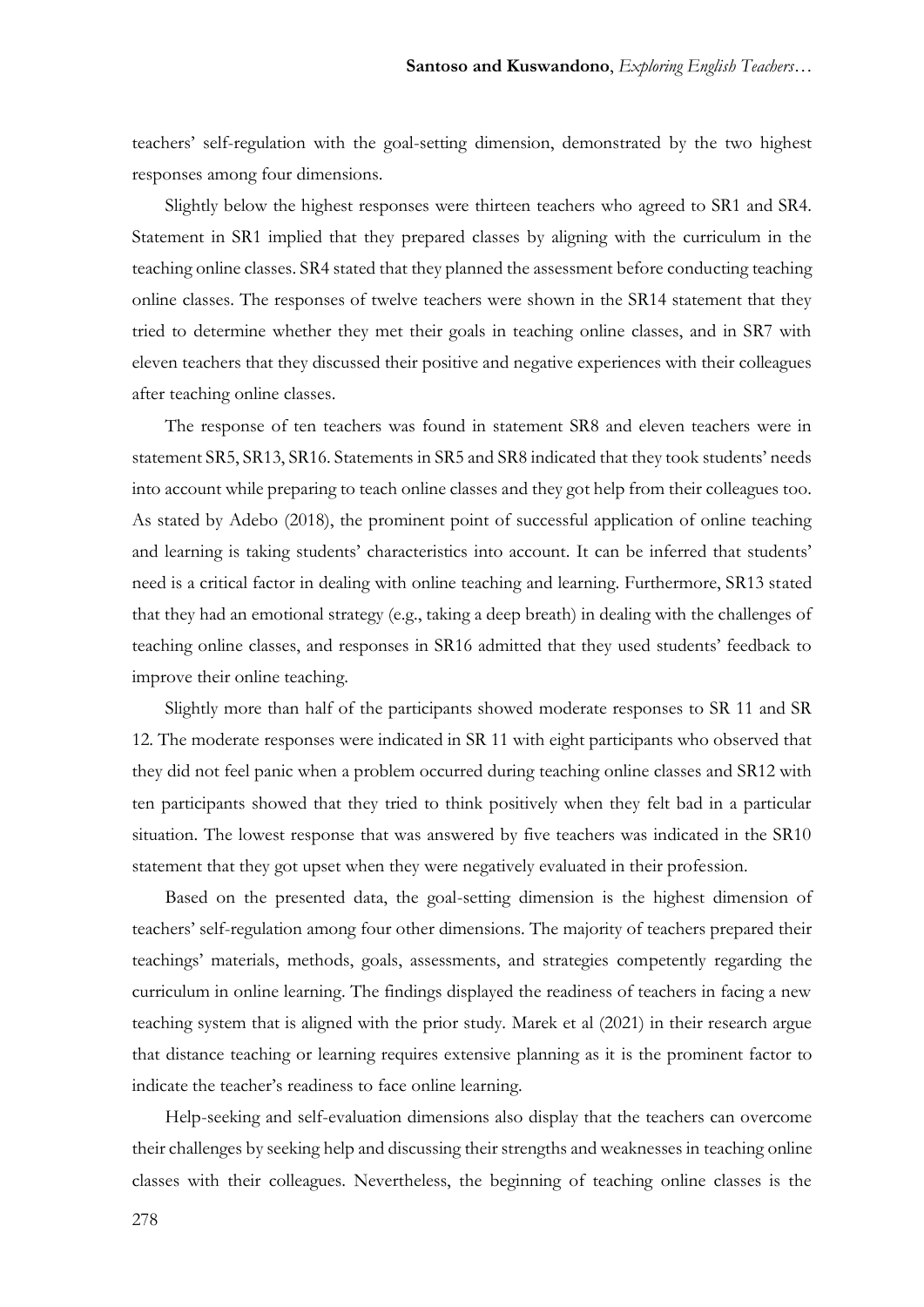hardest part because they have not encountered that situation beforehand. Lastly, they can enhance their teaching online performance by evaluating themselves through feedback and reflection. The reflective feedback can also accommodate the teachers to comprehend the positive and negative of the online learning process to achieve the students' needs and satisfactions (Mishra, Gupta, & Shree, 2020). Teachers are required to give more attention to feedback from both colleagues and students specifically in present learning situations.

Overall, the majority of teachers indicated through their response that they have adequate self-regulation in promoting teaching online classes regarding four dimensions of teachers' selfregulation. It can also be inferred that they were able to manage themselves in teaching online classes. The data collected from open-ended questions were focused on three dimensions of teaching online learning, namely teachers' experiences, difficulties, and curriculum integration.

The discussions were reflected in the following questions, i.e., 1) How are your experiences in teaching online classes? 2) What are the difficulties you experienced in teaching online learning? How do you deal with them? 3) How do you implement a curriculum in the online learning activities and materials? These four questions were implemented to reveal the teachers' experiences in teaching online classes. Furthermore, the interview data were used to obtain a fully comprehended analysis from open-ended questions regarding three dimensions of teaching online learning.

### **Experiences in teaching online classes**

The teachers' experiences in teaching online classes varied as stated in their responses. The responses from the open-ended questions indicated that eleven out of fourteen teachers felt that teaching online classes were both challenging and exciting. The majority of teachers showed that they encountered new learning situations and needed to adjust the materials, learning strategies, and assessments in teaching online classes. The ability to adapt to this new teaching system and proceed with new learning strategies and methods is the prominent key to survive in a dire situation (Dhawan, 2020; Marek et al, 2021).

However, a response from T11 revealed that teaching online classes was difficult in the first place but got better after comprehending some teaching applications to support her teaching. Teaching online classes is also found exciting for some teachers. It was also supported by T10 and T14 who could explore some new teaching applications in her teaching-learning process. The data findings indicate that the experiences of teaching online classes are both challenging and exciting at the same moment. As expressed by one of the teachers.

"Teaching online learning is actually both exciting and challenging. I have to prepare material, activities which are different from offline classes in which we have the same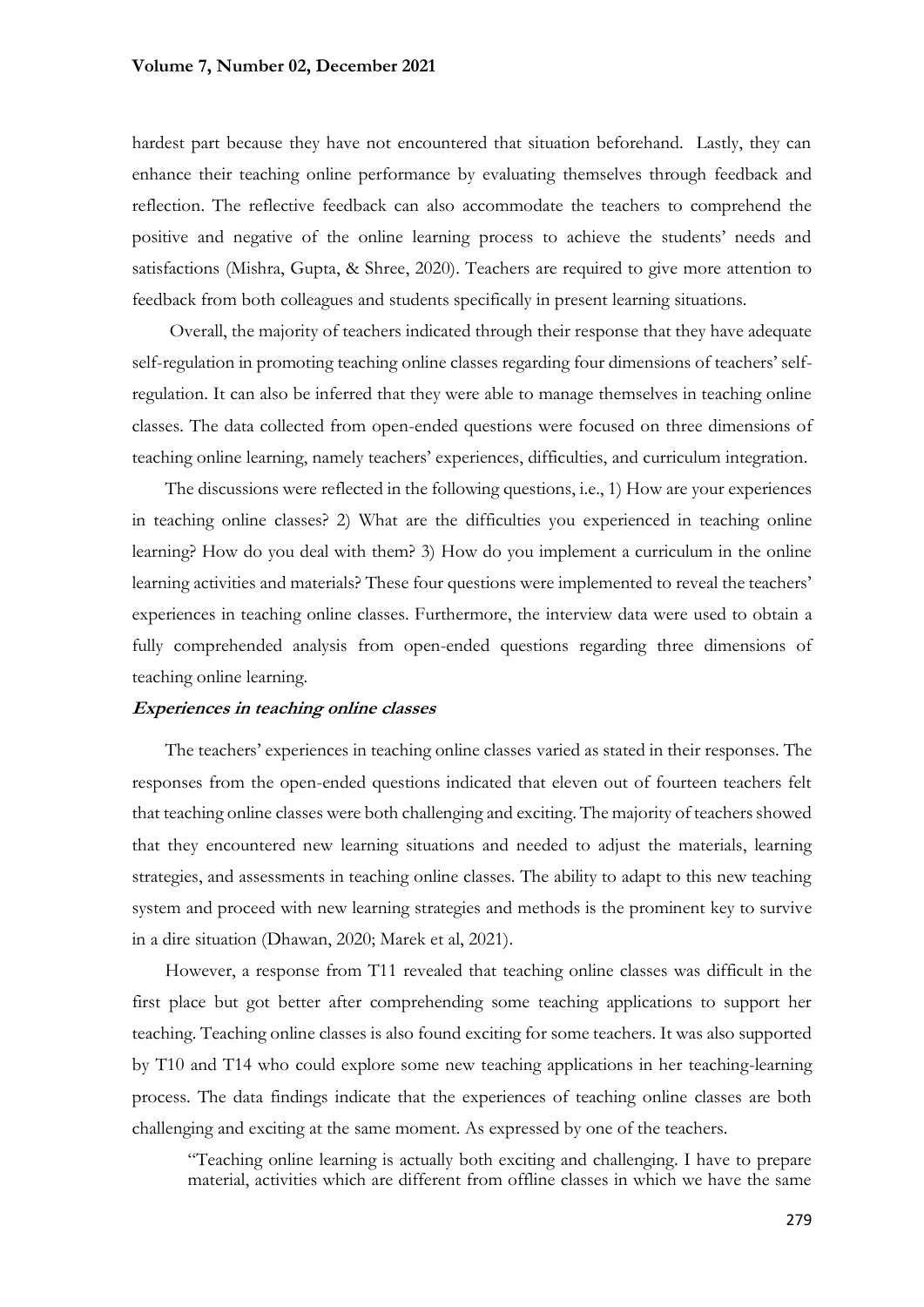curriculum. I have to think about the assessment and the platform on how to assess the students." (T11)

The results are consistent with a prior study from Marek et al (2021) who argued that teachers' experiences in online learning had a wide range of balance in positive and negative perceptions. English teachers encountered some new unprecedented challenges where the quick adaptation of the new learning system is imperative. The new teaching system also assists the teachers to learn more about teaching technologies, methods, and strategies. Moreover, the quality of teachers may ameliorate due to new teaching strategies and methods in online classes.

#### **Difficulties in teaching online classes**

The switch from offline to online classes appeared to bring difficulties for the teachers as mentioned in their responses. Some teachers agreed that internet connection and data packages are the main issues in teaching online classes. As mentioned by T7, T13, and T14, their students often lost connection in the middle of the ZOOM meeting because of the unstable data connection. It also found that the internet and data package issues occurred because of the underprivileged economic state of students. Response from T1 and T7 showed that most of their students had difficulty purchasing mobile data for the internet.

"The connection used, a data package, and students' attendances. Some students get some difficulties with their economy. They are often absent from ZOOM meetings." (T7)

The outdated gadget also appeared as a problem in online learning which hindered the teaching-learning process in online learning. The findings from Dhawan (2020) suggest that access to all digital devices, the internet, and Wi-Fi is critical for both teachers and students since it can disadvantage the students in their learning process if they are lacking devices. As it is understood that those gadgets are the main equipment for both teachers and students in having a teaching-learning process. Maintaining good communication was also challenging in teaching online classes. Some teachers lost the way to communicate well with their students in online learning. In relation to such communication issues, engaging the learning process with enjoyable activities was found to be difficult.

The response from five teachers indicated that preparing the enjoyable activities to attract the students' interest was very demanding. Consequently, those teachers needed to prepare new materials and activities every week to maintain the students' enthusiasm for learning. Kebritchi, Lipschuetz, & Santiague (2017) argue that constructing and developing a curriculum as well as engaging students in the learning process are the real challenges in online learning. It is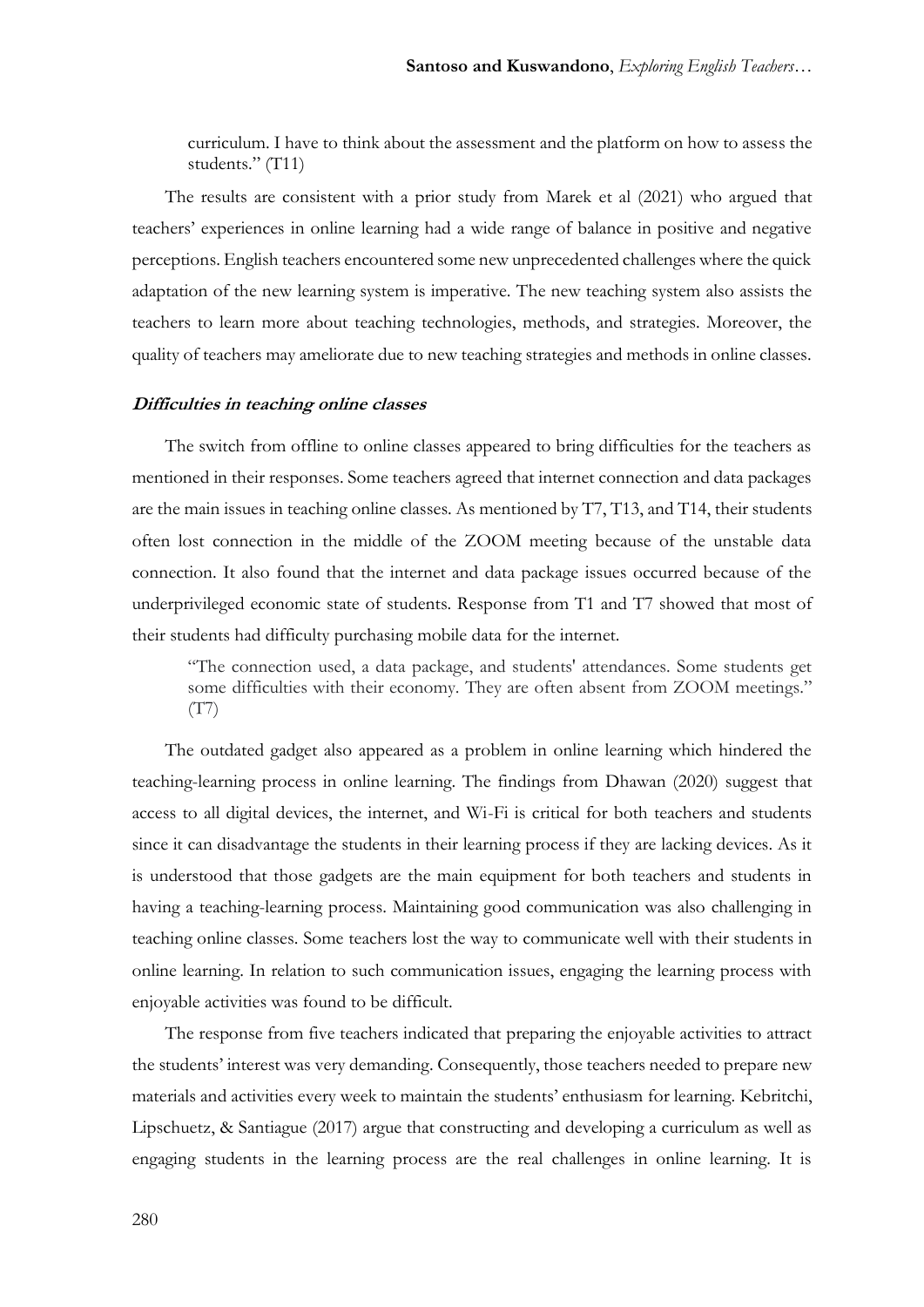#### **Volume 7, Number 02, December 2021**

challenging to develop content which not only covers the curriculum but also captivates the students' attention and focus on the learning process. Accordingly, the level and quality of learning are lower compared to face-to-face lectures in online learning. As mentioned by Adebo (2018) that critics of online teaching are on value, effectiveness, and quality since online teaching-learning activities are not able to convey interaction between instructor and students as well as time consumption in response to students' needs and preparing some course materials.

The last issue mentioned by a teacher was a lack of preparation in teaching online classes because of a newly implemented curriculum in a school. The response also showed that teachers faced difficulty in managing the class as well as assessing the students' knowledge and understanding of a particular topic in online learning.

"I couldn't control or manage my class as well as the offline class and I can't make sure that my students really understand the English materials that I've given to them. Because I can't see their facial expression that shows all their feelings and minds." (T6, similarly expressed by T10).

Furthermore, assessing students' knowledge is one of the prominent factors in online learning since the teachers should have extra attention to grading and assessing students' understanding than the learning process. It aligns with the reluctant and inhibiting factors argued by Pundak, Dvir, & Valley (2018), describing that teachers are often not willing to conduct online learning since the focus is on grading, the lack of experience with technology, or online teaching strategies. The teachers argued that these factors could increase their workload but decrease student achievement and department reputation, as well as lower the quality of teacher-student interactions.

#### *Overcoming the difficulties in teaching online classes*

The responses indicated that some strategies were undertaken by teachers to overcome the difficulties in online learning. First, the response from T2, T5, T11, and T12 showed that they constructed new and enjoyable activities in every meeting to construct the students' interests in learning English. As mentioned by Gudivada, Agrawal, & Chu (2013) that students put high interest in learning online by providing them with their needs. Moreover, implementing the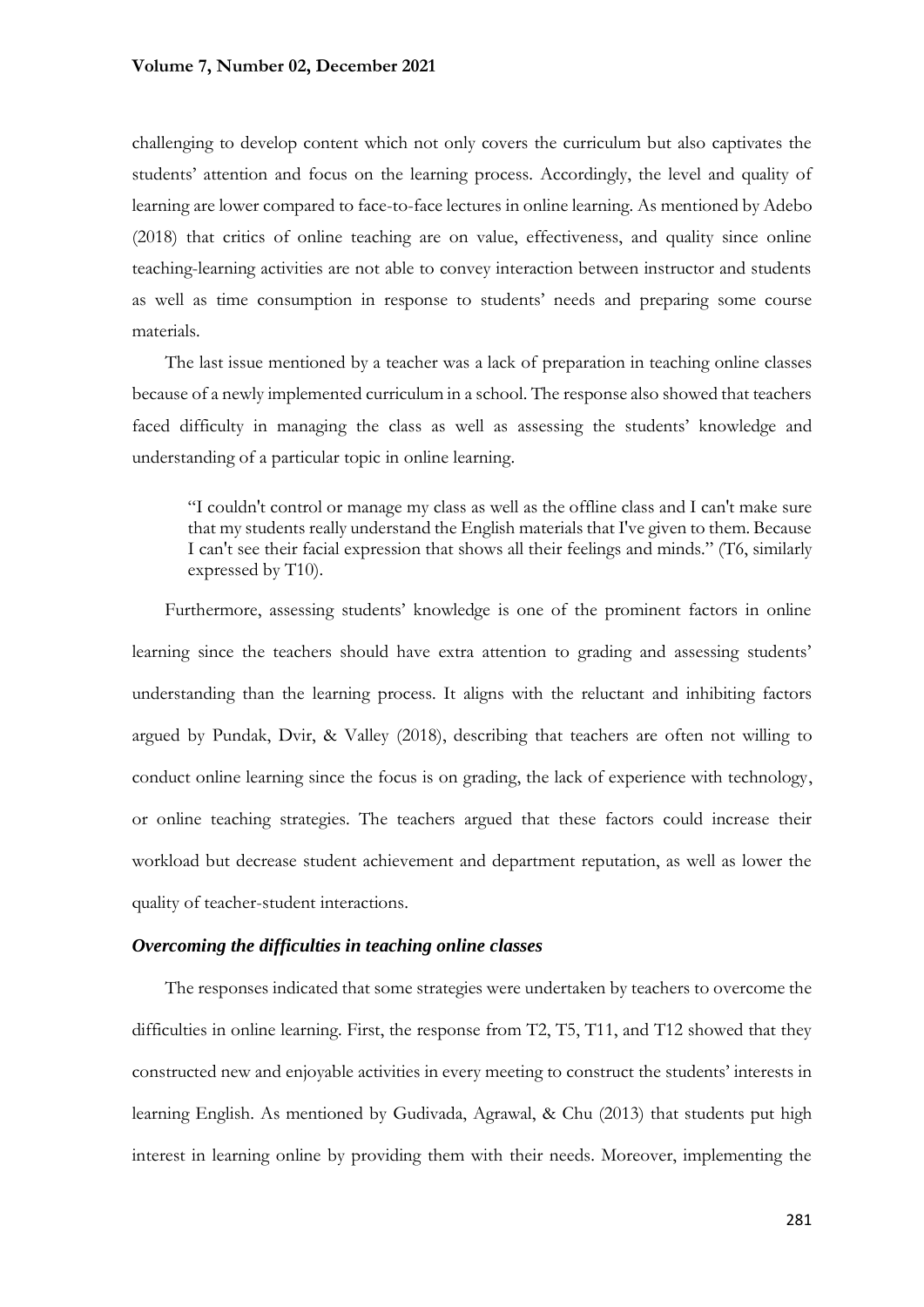students' needs in the learning process is an indicator of the goal-setting dimension in teachers' self-regulation. The study from Toussi, Boori, & Ghanizadeh (2011), argues that mastery of goal-setting or orientation as the component of self-regulation has a positive relationship with teachers' teaching effectiveness. It can be inferred that teachers' participants comprehend the importance of self-regulation which leads to teaching effectiveness in online learning.

The application of technology and other supporting media bring satisfactory results in the online teaching-learning process. Teachers are required to implement teaching media such as interactive learning games, audios, and videos to get the students' attention in a class. Rao and Tanners (2011) emphasized that applied strategies and technologies in online teaching are crucial as well as designing presented materials in various formats – using videos, audio, other technologies, or software. Those implemented formats can assist the students to explore more of the required technologies in online learning by responding to those multiple formats. They can also engage in the learning process with various contents of activity that require them to be active and creative in the learning process.

The participants asked their colleagues and students' parents as well as learning new applications to prepare the new enjoyable topic every week in dealing with online learning challenges. The teachers portrayed the ability to self-regulate themselves by seeking assistance from others. It is in resonance with the present findings from a dimension of self-regulation that the majority of teachers get help from their colleagues. Besides, help-seeking is also a prominent self-control factor of the performance phase of self-regulation (Wandler & Imbriale, 2017).

Utilizing a group class was also found to be a solution in facing the limitations of online learning. Interestingly, a study from Mishra et al (2020) revealed that the majority of teachers and students have used WhatsApp/Telegram and Email for educational interactions, submission of assignments, clarification of doubts, and test administration. The application of the WhatsApp feature was also done by participants of this study since they shared the learning information and communicated with their pupils through the WhatsApp group.

"I made some groups on WhatsApp for some classes to make it easy to share a lot of information to students and I always try to respond to all comments and questions both in WA or LMS. I believe well-responded messages encourage students to communicate well both with teachers and peers." (T4)

Besides, some teachers admitted that making a WhatsApp group (WAG) could be a way to deal with communication and interaction constraints in teaching online classes. It is because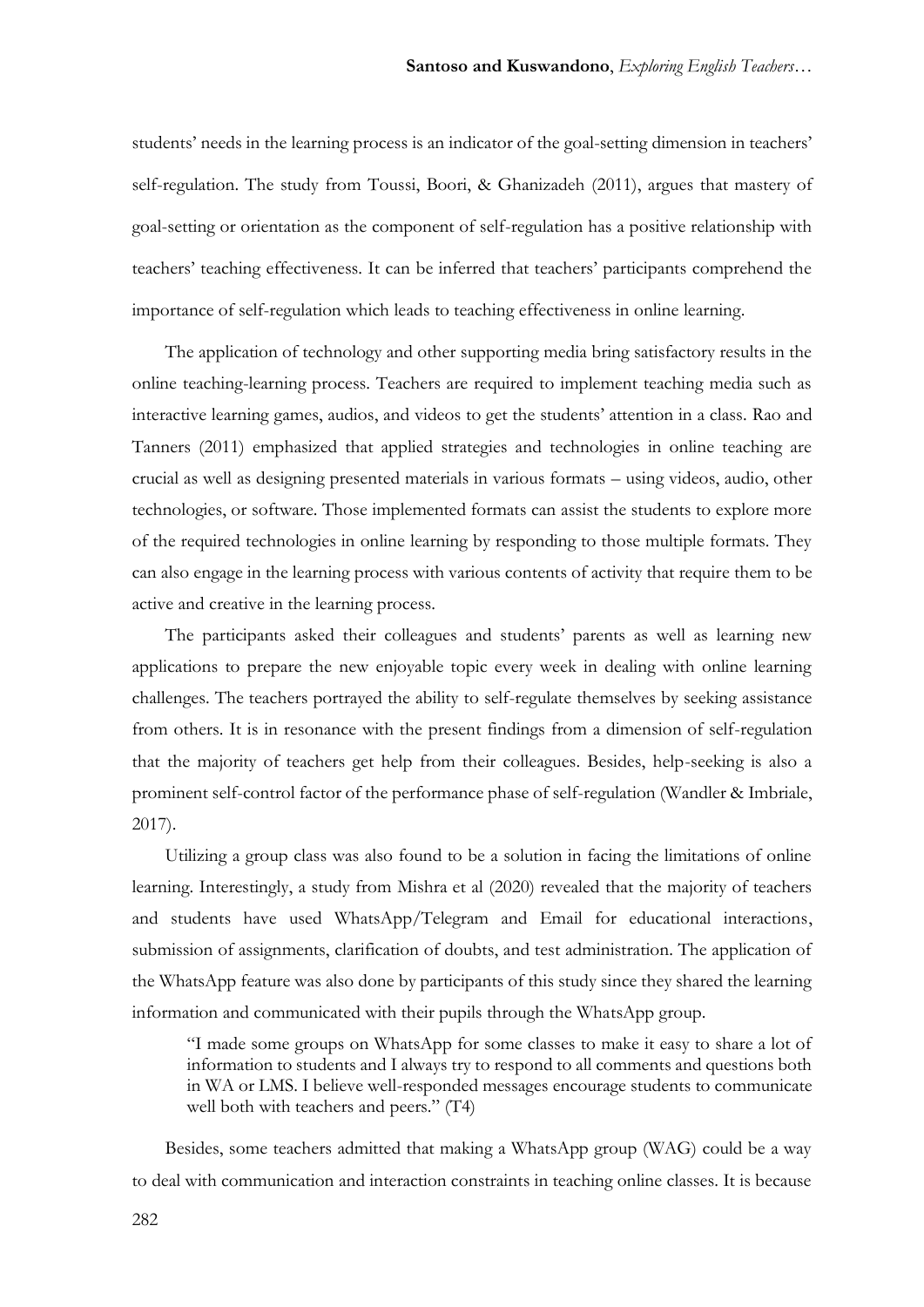#### **Volume 7, Number 02, December 2021**

online learning may lessen the students' motivation due to shortcomings in the learning process. Thus, keeping the interaction and communication are critical points in building the students' motivation. The last strategies to deal with difficulties in teaching online classes were to think positively and have perseverance in teaching.

In summary, the teachers' answers demonstrate that they are capable of overcoming their difficulties by implementing some strategies. Those strategies can be a temporary or permanent way to solve the challenge of teaching online classes regarding class conditions and character. Acknowledging and applying strategies in teaching are significant indicators that teachers possess self-regulation in their teaching practices. Prior findings from Toussi et al (2011) suggest that associating self-regulation strategies in teaching allows teachers to plan in advance and to be motivationally, metacognitively, and behaviorally active in attaining their instructional goals. Likewise, Perry et al (2008) indicate that self-regulated teachers apply crucial teaching strategies and skills needed for encouraging students to self-regulated learning in the learning process through goals as well as continuity between practice and tasks. The overcoming strategies assist both teachers and learners to learn in an online class as well as boost the quality of the teachinglearning process.

## **Implementing a curriculum in the online learning activities and materials**

Implementing a curriculum with the current condition was found to be challenging for most teachers. The data showed that half of the teachers selected the most essential materials or topics to be taught in online classes. As mentioned by T2, T3, T6, T10, T11, T12, and T1, they took the most critical materials among all of the topics in the syllabus by conducting a meeting with all English teachers, an assistant principal of academic affairs and curriculum, and a principal. The most critical materials were taken to overcome the limitation of teaching's duration in a class. Thus, the teachers can explore and focus more on the particular materials thoroughly without worrying about time. It is also found that a teacher was asked to assimilate the Cambridge and K13 curriculum.

Furthermore, some teachers lowered down the minimum requirements and designed the materials in accordance with students' needs. As clearly stated in the previous section that teachers' participants displayed a self-regulation feature in their actions to maximize the learning process by selecting the most crucial materials. The variety of methods and approaches in teaching online classes were also included in teachers' responses regarding chosen English topics. Several teachers implemented Game-Based Learning or educational games, Communicative Language Teaching (CLT), and Task-Based Language Teaching (TBLT) in their teaching-learning process. It is significant to provide the various methods and strategies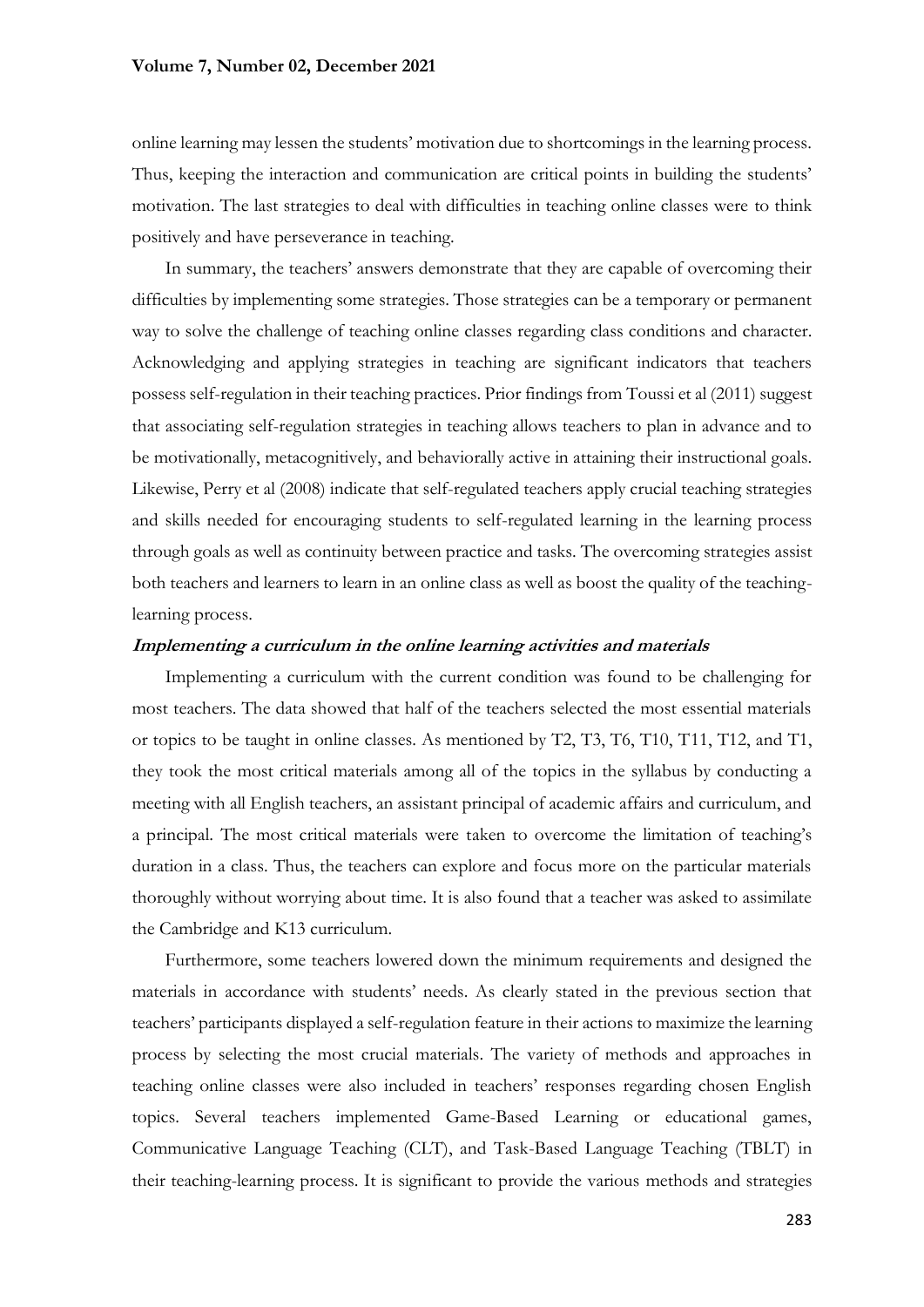due to avoid monotonous activities. This is also confirmed by Zayapragassarazan (2020) who highlights flexible learning, providing a variety of learning possibilities and options in a learnercentered approach that leads to useful and exciting learning outcomes.

Thus, the implementation of a curriculum on online learning is based on selecting the most paramount materials among all topics to cover the time limitations. Providing various learning methods, strategies, and approaches is also needed to maintain the quality of learning outcomes in an online learning system. Teachers' participants show the sign of self-regulation in their choices by identifying the goals and performing instructional strategies in dealing with curriculum and materials integration.

## **E. CONCLUSIONS**

This research sought to investigate the English teachers' self-regulation promoted in online learning and its challenges. To answer the first research question, the investigations of English teachers' self-regulations suggest that their self-regulations are fairly high to promote online learning in an unprecedented situation. The results from both the questionnaire and interview indicate that the majority of English teachers have adequate self-regulation in encountering the challenges of teaching an online class as represented from the presence of teachers' selfregulation dimensions and elements of teaching online classes. Furthermore, the English teachers also performed satisfactory self-regulation by overcoming several limitations in teaching online classes. Self-regulate teachers can formulate goals for teaching and learning, plan activities, execute strategies based on goals, control and evaluate the learning results, and revise and improve the approach when it is required (Butler et al., 2004; Van Eekelen et al., 2005). They are capable of managing themselves in online learning as required by them to create strategies to fulfill the learning's goals.

Despite the constructive values of teachers' self-regulation in dealing with online learning, several challenges during the process are also present as the findings to answer the second research question. To begin with, students' internet connection and technology gadgets are the main issues encountered by the teachers. As the internet and gadget are the primary tools to undergo online learning. Maintaining the students' enthusiasm in class is also found to be a challenge for teachers as well as managing the class and assessing the students' knowledge in online learning. Those difficulties come from the inability to face and interact with the students in real-time conditions like in a real class. Preparing new materials and activities is essential in online learning to perpetuate class enjoyment and interactivity. Finally, this study has demonstrated that teachers' self-regulation plays a significant role in online teaching-learning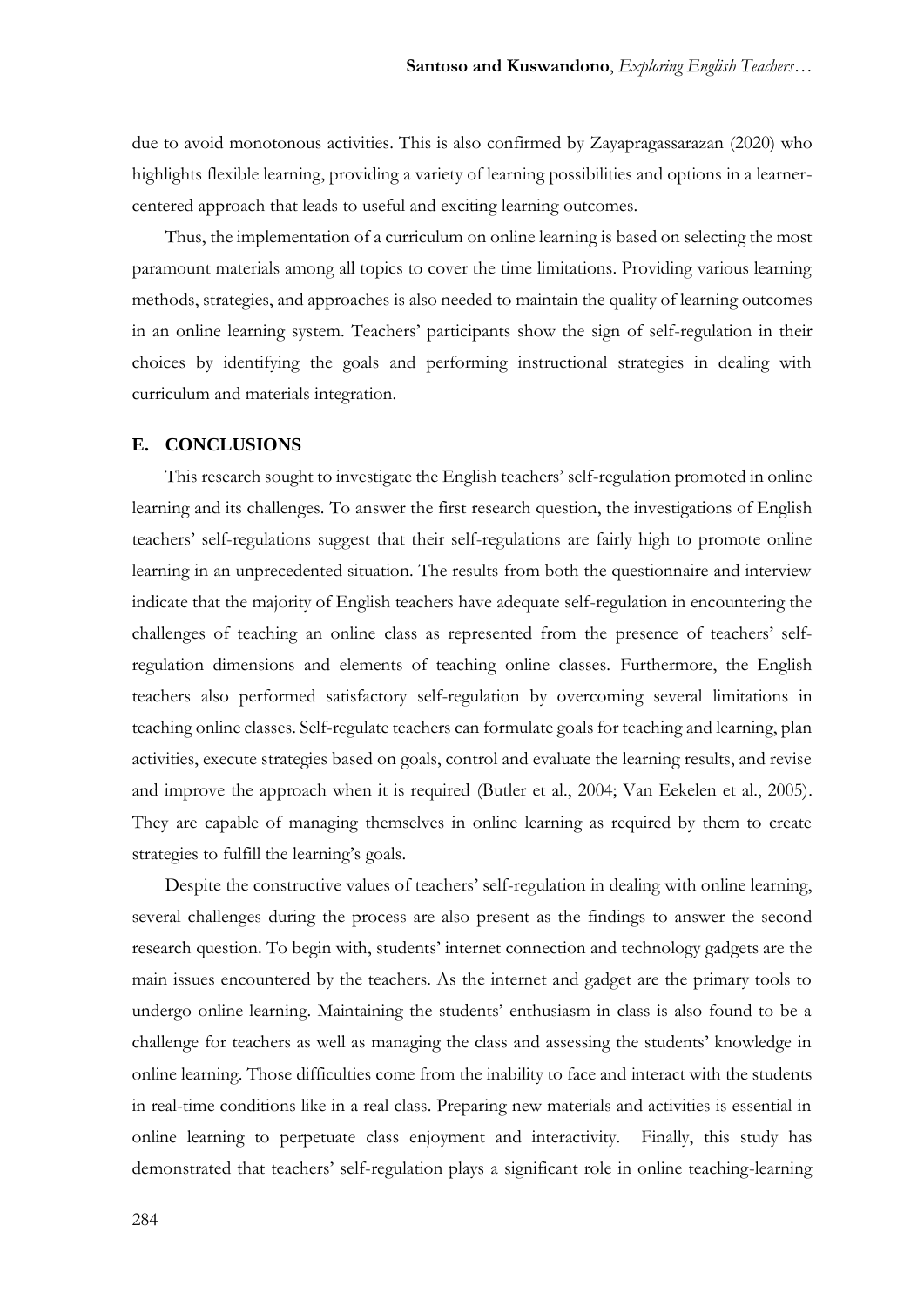activities. Nevertheless, to promote more comprehensive teacher's self-regulation specifically in the context of online learning, further investigations on this area are still open for exploration.

## **REFERENCES**

- Abidah, A., Hidaayatullaah, H. N., Simamora, R. M., Fehabutar, D., & Mutakinati, L. (2020). The Impact of Covid-19 to Indonesian Education and Its Relation to the Philosophy of "Merdeka Belajar." *Studies in Philosophy of Science and Education*, *1*(1), 38–49. https://doi.org/10.46627/sipose.v1i1.9
- ADEBO, P. (2018). Online Teaching and Learning. *International Journal of Advanced Research in Computer Science and Software Engineering*, *8*(2), 73. https://doi.org/10.23956/ijarcsse.v8i2.549
- Anderson, D. (2011). Feedback Please: Studying Self in the Online Classroom. *International Journal of Instruction*, *4*(1), 3–16.
- Anderson, T., & Elloumi, F. (2004). *Theory and Practice of Online Learning* (T. Anderson & F. Elloumi (eds.); Issue January 2004). Athabasca University.
- Artino, A. R. (2008). Motivational beliefs and perceptions of instructional quality: Predicting satisfaction with online training. *Journal of Computer Assisted Learning*, *24*(3), 260–270. https://doi.org/10.1111/j.1365-2729.2007.00258.x
- Aydin, Y. C., Sungur, S., & Uzuntiryaki, E. (2009). *Educational Psychology : An International Journal of Experimental Teacher self ‐ regulation : examining a multidimensional construct*. *December 2014*, 37– 41. https://doi.org/10.1080/01443410902927825
- Barnard-brak, L., Lan, W. Y., & Paton, V. O. (2010). Learning Environment Self-Regulated Learning. *International Review of Research in Open and Distance Learning*, *11*(1), 61–80.
- Baxter, P., & Jack, S. (2008). Qualitative Case Study Methodology: Study Design and Implementation for Novice Researchers. *The Qualitative Report*, *13*(4), 544–559. https://doi.org/10.46743/2160-3715/2008.1573
- Butler, D. L., Lauscher, H. N., Jarvis-Selinger, S., & Beckingham, B. (2004). Collaboration and self-regulation in teachers' professional development. *Teaching and Teacher Education*, *20*(5), 435–455. https://doi.org/10.1016/j.tate.2004.04.003
- Chien, C. W. (2019). Taiwanese EFL undergraduates' self-regulated learning with and without technology. *Innovation in Language Learning and Teaching*, *13*(1), 1–16. https://doi.org/10.1080/17501229.2016.1264076
- Dabbagh, N., & Kitsantas, A. (2004). Supporting Self-Regulation in Student-Centered Web-Based Learning Environments. *International Journal on E-Learning*, *3*(1), 40–47. https://www.learntechlib.org/p/4104
- Dhawan, S. (2020). Online Learning : A Panacea in the Time of COVID-19 Crisis. *Journal of Educational Technology Systems*, *49*(1), 5–22. https://doi.org/10.1177/0047239520934018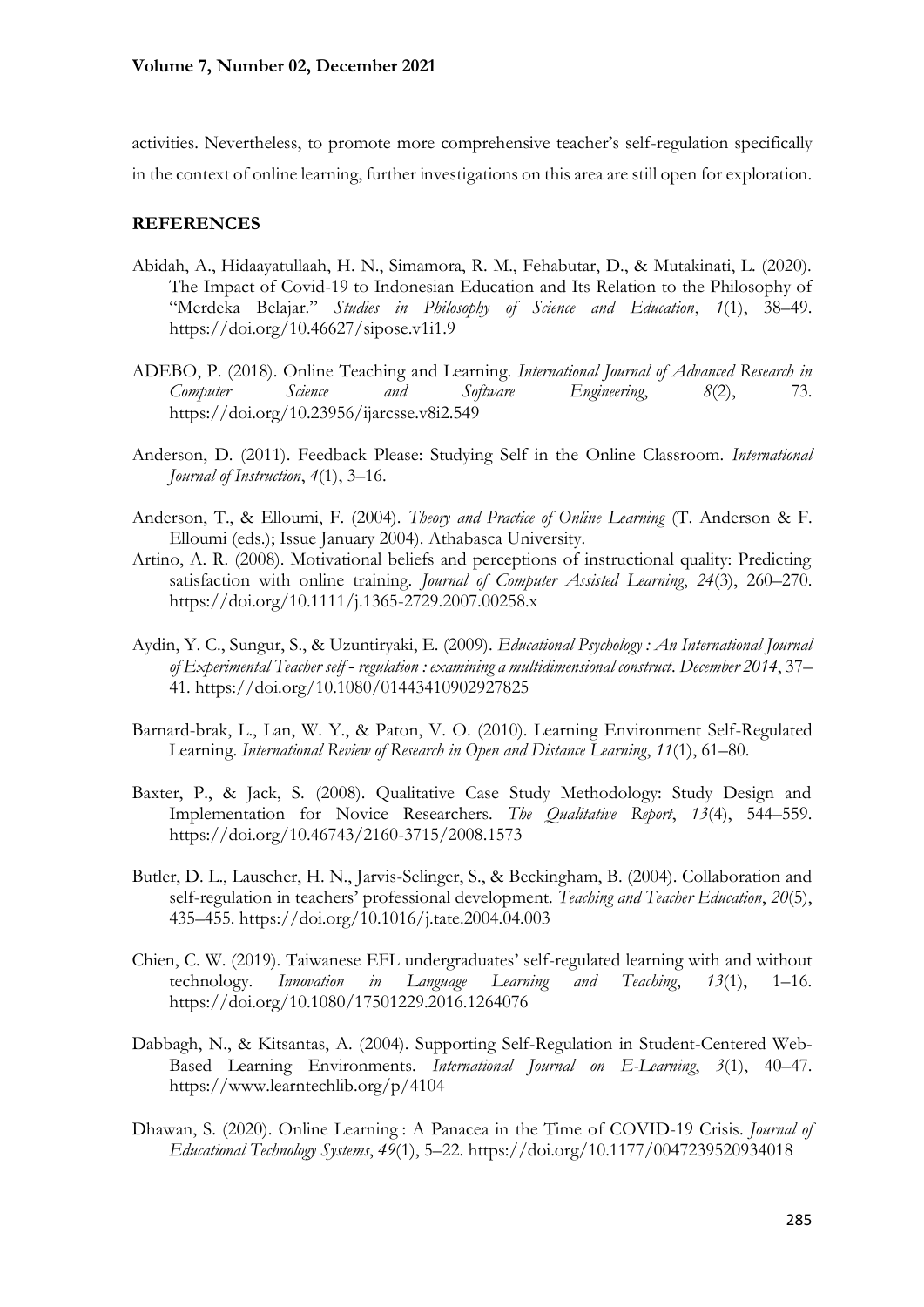- Gall, M.D., Gall, J.P., & Borg, W. R. (2007). *Educational research: An introduction* (8th ed.). Boston: Pearson.
- Greene, J. A., & Azevedo, R. (2009). A macro-level analysis of SRL processes and their relations to the acquisition of a sophisticated mental model of a complex system. *Contemporary Educational Psychology*, *34*(1), 18–29. https://doi.org/10.1016/j.cedpsych.2008.05.006
- Gudivada, V. N., Agrawal, R., & Chu, C. (2013). Online teaching and learning strategies for programming-intensive courses. *Proceedings of the 2013 10th International Conference on Information Technology: New Generations, ITNG 2013*, *September 2015*, 781–782. https://doi.org/10.1109/ITNG.2013.142
- Hartley, K., & Bendixen, L. D. (2001). Educational Research in the Internet Age: Examining the Role of Individual Characteristics. *Educational Researcher*, *30*(9), 22–26. https://doi.org/10.3102/0013189X030009022.
- Kebritchi, M., Lipschuetz, A., & Santiague, L. (2017). Issues and Challenges for Teaching Successful Online Courses in Higher Education. *Journal of Educational Technology Systems*, *46*(1), 4–29. https://doi.org/10.1177/0047239516661713
- Long, H. B. (1994). Resources related to overcoming resistance to self-direction in learning. *New Directions for Adult and Continuing Education*, *1994*(64), 13–21. https://doi.org/10.1002/ace.36719946404.
- Manning, B. H., & Payne, B. D. (1993). A Vygotskian-based theory of teacher cognition: Toward the acquisition of mental reflection and self-regulation. *Teaching and Teacher Education*, *9*(4), 361–371. https://doi.org/10.1016/0742-051X(93)90003-Y
- Marek, M. W., Chew, C. S., & Wu, W. C. V. (2021). Teacher experiences in converting classes to distance learning in the covid-19 pandemic. *International Journal of Distance Education Technologies*, *19*(1), 89–109. https://doi.org/10.4018/IJDET.20210101.oa3.
- Mishra, L., Gupta, T., & Shree, A. (2020). Online teaching-learning in higher education during lockdown period of COVID-19 pandemic. *International Journal of Educational Research Open*, *1*(June), 100012. https://doi.org/10.1016/j.ijedro.2020.100012
- Moore, J. L., Dickson-Deane, C., & Galyen, K. (2011). E-Learning, online learning, and distance learning environments: Are they the same? *Internet and Higher Education*, *14*(2), 129–135. https://doi.org/10.1016/j.iheduc.2010.10.001
- Morgan, M. (2008). More Productive Use of Technology in the ESL/EFL Classroom. *The Internet TESL Journal*, *XIV*(7). http://iteslj.org/Articles/Morgan-Technology.html
- Paris, S. G., & Winograd, P. (2003). *The Role of Self-Regulated Learning in Contextual Teaching:* 24.
- Perry, N. E., Hutchinson, L., & Thauberger, C. (2008). Talking about teaching self-regulated learning: Scaffolding student teachers' development and use of practices that promote selfregulated learning. *International Journal of Educational Research*, *47*(2), 97–108. https://doi.org/10.1016/j.ijer.2007.11.010